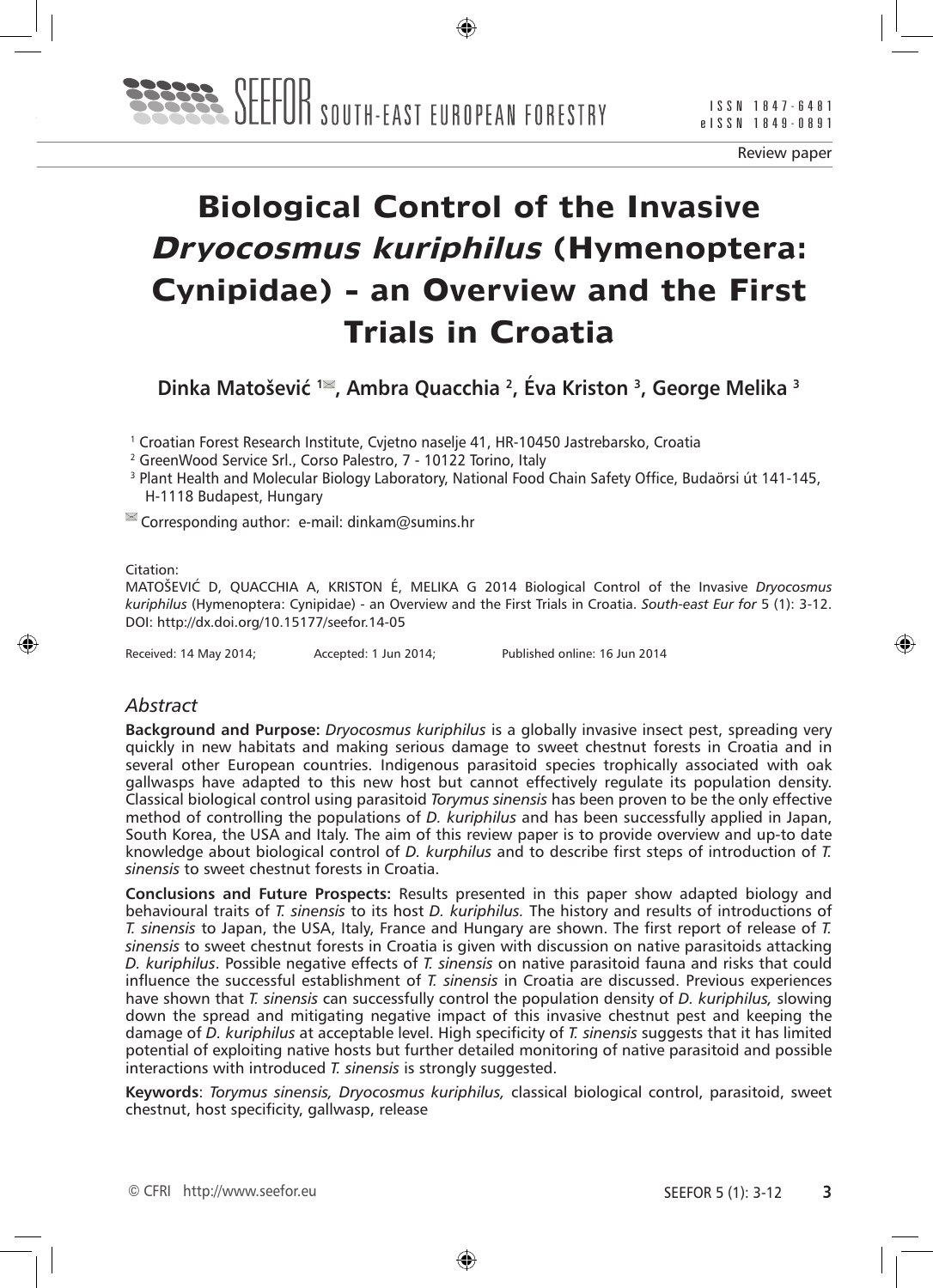## **INTRODUCTION**

Alien species may become invasive in new environment due to - among other factors lack of natural enemies [1, 2]. Such an invasive species can spread quickly and have negative influence on native ecosystems. If it attacks economically important plants, the invasion can develop into a serious problem [3]. *Dryocosmus kuriphilus* Yasumatsu (Hymenoptera: Cynipide) is globally invasive species and considered as one of the most damaging pests of sweet chestnuts [4]. During its expansion into new territories it has shown all the typical traits of an invasive species: easy establishment, quick spread and damage [5, 6]. It was first recorded in Croatia in 2010 [7] in Istria and Zagreb area and it spread very quickly to other parts of Croatia [8]. Currently the infestation rates are very high and the pest is spreading to new uninfected areas in Croatia.

Sweet chestnut (*Castanea sativa* Mill.) plays an important role in Croatian forest ecosystems: this is a multipurpose tree used for timber and tannin production, chestnuts are prized and nutritious food, honey is of high quality and it is a valuable landscape and heritage tree [9]. Sweet chestnut trees and forests in Croatia are threatened by two highly invasive species: chestnut blight (*Cryphonectria parasitica*  (Murrill) Barr. and *D. kuriphilus* [10, 11]. Chestnut blight fungus has devastated sweet chestnut forests in Croatia and recent research shows that galls of *D. kuriphilus* are facilitating the infection by chestnut blight [12]. These are new negative developments that could worsen the fragile and already weak health status of sweet chestnut forests.

Although within its native range in China *D. kuriphilus* populations are kept at low densities by natural enemies, in Japan, South Korea, the USA, Italy, Slovenia, Croatia, France and Switzerland the attack rates of indigenous parasitoid species are low (typically less than 2%) [5, 13-19]. The parasitoid complex which trophically associates with oak gallwasps (Hymenoptera, Cynipidae, Cynipini) in Europe adapted to the native hosts and parasitoids' phenology differs from that of *D. kuriphilus* and thus these species cannot effectively regulate the population density of the new invasive cynipid, *D. kuriphilus* [20]. Insect communities associated with oak gallwasps, Cynipini, to which *D. kuriphilus* belongs, also include a large number of so-called obligatory cynipid inquilines, Synergini, some of which are lethal to the gall-inducer larvae. No cynipid inquilines were reared from the galls of *D. kuriphilus* yet [18, 21].

Classical biological control using parasitoid *Torymus sinensis* Kamijo (Hymenoptera: Torymidae) has been proven to be the only effective method of controlling the populations of *D. kuriphilus* and has been successfully applied in Japan, South Korea, the USA and Italy [6, 16, 22-25].

The aim of this paper is to provide overview and up-to date knowledge about biological control of *D. kurphilus* so the experiences of the methods used and results achieved in other countries, in as well as outside Europe, can be used in Croatia. First steps of introduction of *T. sinensis* to sweet chestnut forests in Croatia are also presented.

#### **BIOLOGY AND SOME BEHAVIOURAL TRAITS OF** *TORYMUS SINENSIS*

*T. sinensis* is native to China and is the only parasitoid of *D. kuriphilus* known to be host specific and phenologically well adapted to the biology of its host [6, 16, 17, 23, 26, 27]. The parasitoid has one generation per year, as its host, which is quite different to other native polyphagous parasitoid species that are present in the new invaded areas of *D. kuriphilus*. They mostly have more than one generation per year and their phenology and biology, particularly those from the genus *Torymus,* are not closely matched with *D. kuriphilus* [28-31]. *T. sinensis*  adults emerge from withered galls, mate and females lay eggs in the newly developed galls of *D. kuriphilus* in spring (mostly late April). Each female can lay 70 eggs on average. The emergence is synchronized with the budburst of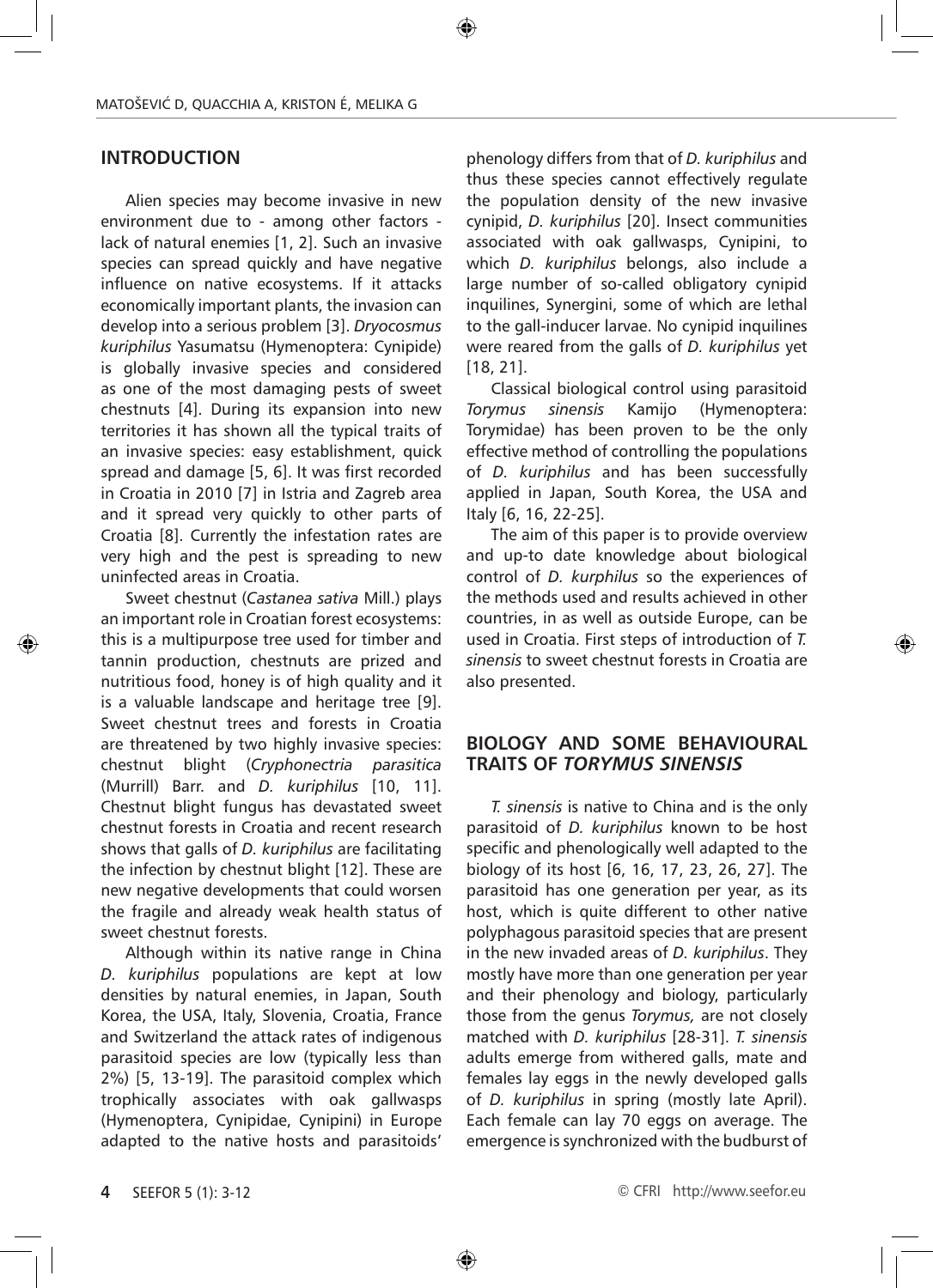sweet chestnut and development of new galls [24]. Females locate the host with a combination of visual and olfactory stimuli from fresh galls and chestnut foliage [32] which could also explain its specificity to *D. kuriphilus.* Parasitoid larva feeds ectoparasitically and pupates in late winter the following year. The parasitoid aestivates as larva, and overwinters as last larval or early pupal stage [33]. Females have preovipositon period of 6 days, during which the mating occurs and additional imaginal feeding is necessary for the egg-load development; females lifespan is 37 days in the field [27]. This life longevity makes them suitable for raising and manipulating in the laboratory prior to release in the field. *T. sinensis* selects the body surface of the host larva for oviposition rather than the chamber wall as observed in other *Torymus* species [27]. According to Piao and Moriya [27] this oviposition behaviour in the selection of the host larva is most probably caused by the adapted ovipositor length of *T. sinensis* to the *D. kuriphilus* gall structure and size compared to other species which makes this parasitoid species more able to exploit the available resources of the host. In Asia and USA *T. sinensis* is able to parasitise larger galls than native parasitoids due to its longer ovipositor [17, 27]. However, this is different in Europe where a number of native *Torymus* species (e.g. *T*. *auratus* (Müller), *T*. *cyaneus* Walker, *T*. *flavipes* (Walker), *T*. *notatus* (Walker)) have the same length of the ovipositor as *T*. *sinensis*, thus they can parasitize the same sized *D*. *kuriphilus* galls as *T*. *sinensis*.

One of the adaptive advantages of *T. sinensis* when compared to other univoltine parasitoids present in the invasion range (e.g. *Torymus beneficus* Yasumatsu & Kamijo) of *D. kuriphilus* is only one emergence period without peaks which makes this species better synchronized with its host. This very fine phenological difference together with other morphological features (ovipositor length) makes *T. sinensis* highly efficient as biological agent against *D. kuriphilus* [34, 35]. In case if mating does not occur, females lay unfertilized eggs, parthenogenetically producing only males [27]. These details should be considered when planning rearing and release to new sites and proper male/female ratio. Personal experience of authors of this paper (A. Quacchia and G. Melika) has shown ability of *T. sinensis* to survive at 15° C when fed with honey up to 4 months. *T. sinensis* also has a specific strategy to survive temporary extinction of its host - a prolonged diapause over 2 years [36] which makes it species specific and less likely to parasitize other members of Cynipidae family (e.g. oak gall wasps, Cynipini).

*T. sinensis* tracks the expanding populations of *D. kuriphilus* [16, 25]. During the early years of the release, population of *T. sinensis* will disperse very slowly and, over the years, the dispersion will be faster and exponential. Two release sites 8 km away from each other will see the merging of the populations of the parasitoid in 5 years, two sites 20 km apart in 7 years [25, 37].

A study on potential of *T. sinensis* as viable management option for biological control of *D. kuriphilus* [4, 6] has raised some important questions to be further studied and answered: (i) the general risk that *T. sinensis* could shift to native gall wasps related to *D. kuriphilus* and (ii) could hybridize with native *Torymus* species*.*  It was suggested that a host specificity test should be performed for evidence of attack of native oak galls [6]. First tests were done with *T. sinensis* females offering them alternative host galls: *Mikiola fagi* Hartig (Diptera: Cecidomyiidae) developing on *Fagus*, galls of asexual generation of oak gall wasps as *Cynips quercusfolii* Linnaeus (Hymenoptera: Cynipidae) and *Andricus kollari* Hartig (Hymenoptera: Cynipidae) and no oviposition was recorded [24]. These tests were considered insufficient [4, 6] so additional host range tests have been performed [36]. Seven species of oak cynipids (Cynipidae: Cynipini) which occur at similar times in the field as *D. kuriphilus* were tested*: Andricus crispator* (Tschek), *A. curvator* (Hartig), *A. cydoniae* (Giraud), *A. grossulariae* (Giraud)*, A. multiplicatus* (Giraud), *Biorhiza pallida* (Olivier) and *Dryocosmus cerriphilus* (Giraud). All the seven mentioned oak gallwasp species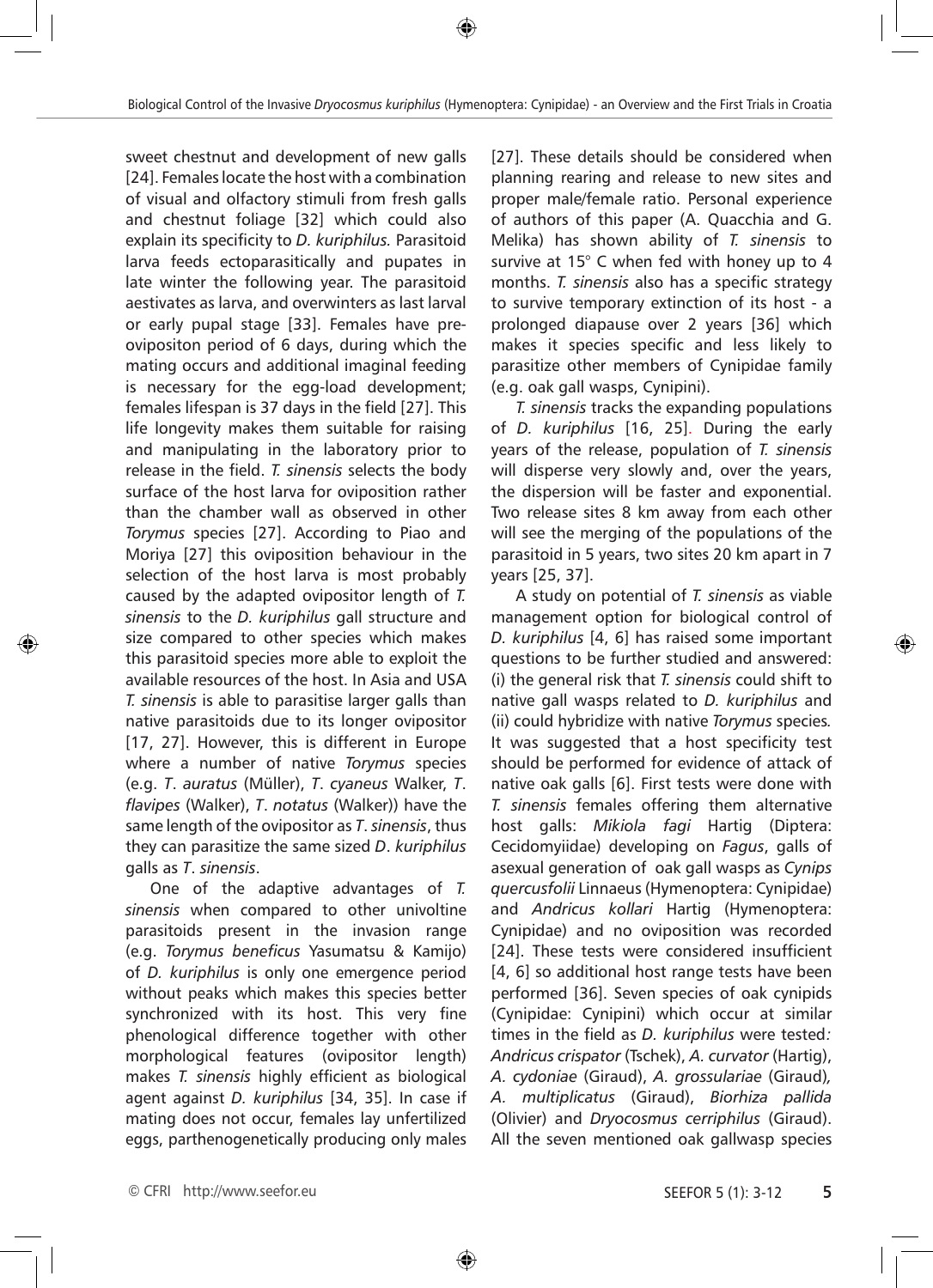are known to have two alternate generations per year; in spring the sexual generations are developing. These species were chosen for the host specificity tests, proposed by EFSA [4] according to their ecological similarity, spatial and temporal attributes and accessibility and availability for *T. sinensis* at the period of parasitation. Few and brief ovipositor pricking were observed on *A. cydoniae, B. pallida* and *D. cerriphilus* but no eggs were laid [36]. These results additionally confirmed the host specificity of *T. sinensis*. *Torymus sinensis* was introduced to the USA in late 70s [16], to Japan in 1979 (reviewed in Aebi et al. [5]), to Italy in 2004 [24]. However, no other host than *D. kuriphilus* was ever mentioned in the literature to be parasitized by introduced *T. sinensis* [38]. The risk assessment of possible shift of *T*. *sinensis* onto other hosts (native oak gallwasps) was discussed in details in Gibbs et al. [6]. Hybridization of a biological control agent with native species is considered as an environmental risk to non-target species [6]. Till now, the only reported case of *T. sinensis* hybridization is with the native *T. beneficus* in Japan: *T. sinensis* and *T. beneficus* were successfully crossed in the laboratory to produce fertile hybrid females [39]. Hybrids were also detected in the field and their hybrid origin proved with molecular markers [40].

The probability of hybridization with native European *Torymus* species (Hymenoptera: Toymiidae) was tested in mating experiments on *Torymus flavipes (*Walker)*, T. auratus* (Muller)*, T. affinis* (Fonscolombe) *and T. geranii* (Walker). No mate recognition and mating were recorded in the laboratory experiments using these native species [36]. However, these species have potential to hybridize with *T. sinensis* as these closely related species overlap geographically (they may even parasitize identical galls on single chestnut trees), and partially also can overlap in their seasonality. Recently the risk of hybridisation between *T. sinensis* and native *Torymus* species was evaluated by molecularly analysing *Torymus* specimens reared from oak and chestnut galls, collected in Switzerland and Italy. Hybridisation between *T. sinensis* and *T.* 

*cyaneus* was documented in only one case [38], however, this result must be confirmed.

## **BIOLOGICAL CONTROL OF**  *D. KURIPHILUS* **IN JAPAN**

The introduction of *T. sinensis* is regarded as a successful case of classical biological control of invasive species in Japan [23] and was the first introduction of *T. sinensis* as biological control agent outside its native range. *D. kuriphilus* arrived in Japan around 1941 and after long years of research of the host and most suitable control measures, 260 mated females of *T. sinensis* were released in 1982 in Ibaraki prefecture [41]. The parasitoid population grew by factor of 25 times by 1989 [23], the parasitoid expanded its range soon after the release, adults being raised more than 12 km from release point showing good dispersal ability. In the first few years the parasitoid spread at rate less than 1 km/year but the speed increased in the following years to app. 60 km/year. Over the years the parasitoid has dispersed naturally several hundred kilometres from the release point (Figure 2) [23]. The infestation rate of *D. kuriphilus* decreased rapidly to tolerable injury level of 30% (Figure 1) [23].

This classical biological control program succeeded in drastically reducing the damage caused by *D. kuriphilus* in Japan [42]. Japanese experience shows that the tolerable injury level from *D. kuriphilus* is about 30% infestation [23]. After the introduction of *T. sinensis* the infestation rates decreased steadily from 43% to less than 1% [23] which is the result of established population of introduced *T. sinensis.* 

### **BIOLOGICAL CONTROL OF**  *D. KURIPHILUS* **IN THE USA**

*D. kuriphilus* was first observed in the USA in 1974 negatively influencing chestnut production and health status of chestnut trees [16]. *T. sinensis* was introduced for biological control, expanding together with its host to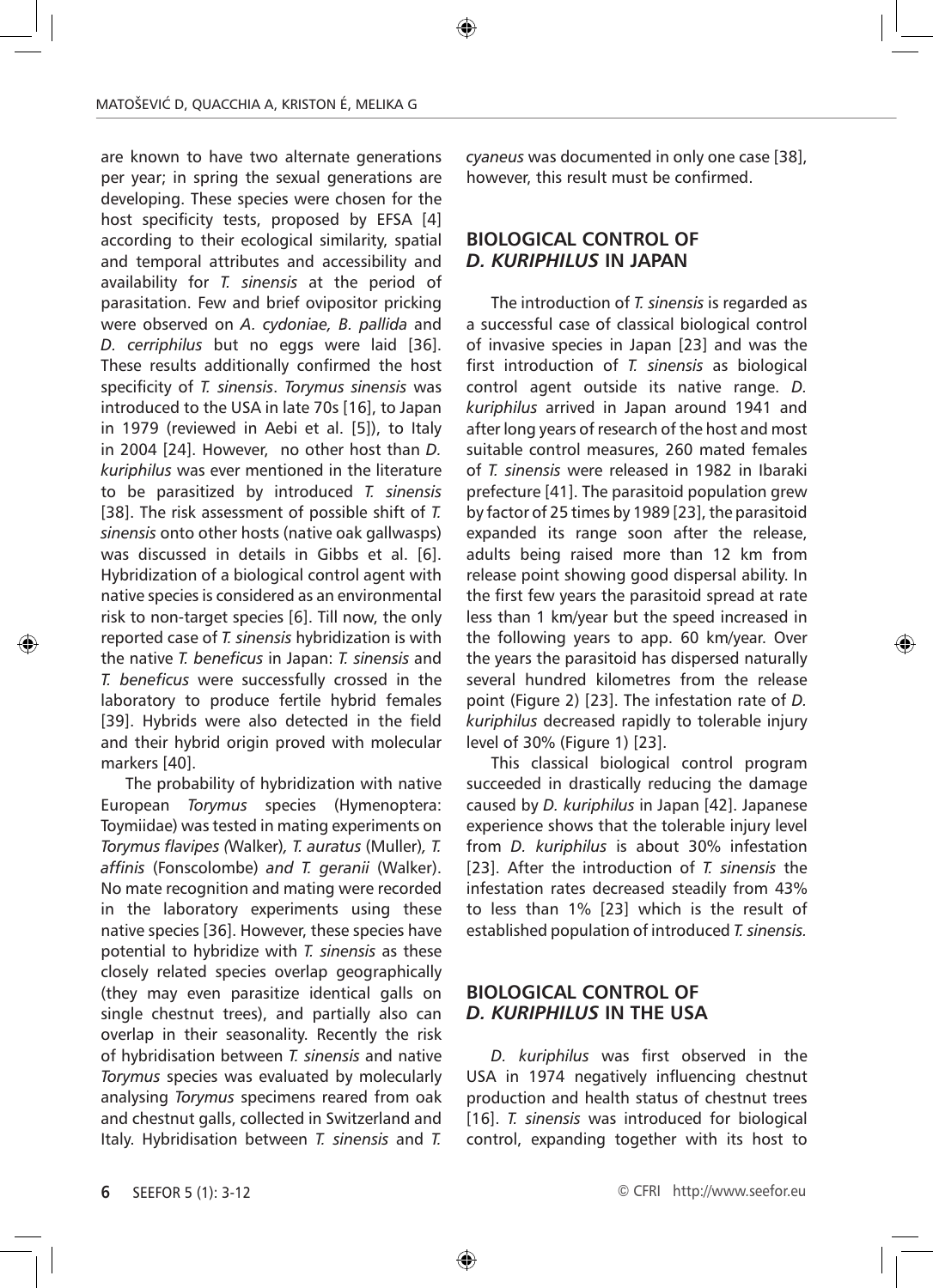

**FIGURE 1.** Decrease in infestation rate with *Dryocosmus kuriphilus* after the release of *Torymus sinensis* in Japan (source Moriya et al. [42])

new sites [16]. Recent study [17] confirmed that *T. sinensis* is the dominant parasitoid of *D. kuriphilus* in eastern USA. *T. sinensis* was not present in oak galls collected on the sites and it can be considered as specialist on *D. kuriphilus* in North America [17]. Studies [16, 17] have also provided evidence that *T. sinensis*  is hyperparasitized by native cynipid parasitoids which could potentially suppress *T. sinensis*  populations and influence its potential as biological control agent. At present it is effective control agent of *D. kuriphilus* in the USA [17].

#### **BIOLOGICAL CONTROL OF**  *D. KURIPHILUS* **IN ITALY**

*D. kuriphilus* has been introduced to Italy with infested plants around 2002 and quickly spread through Italian peninsula [43]. First releases of *T. sinensis,* raised from galls imported from Japan, were in 2005 (90 females and 80 males) and 2006 (1 058 females and 889 males) [24]. The increase of parasitoid populations has been exponential, surpassing 90% in 5-7 years after release, which is significantly bigger than the parasitism rate of native parasitoids of 3-5% [25]. The biological control of *D. kuriphilus* is giving visible results in Italy, in Cuneo region (the region of first European infestation by *D. kuriphilus*), where first releases began 5-7 years ago. The parasitisation rates nowadays often exceed 85-90% with a significant reduction



**FIGURE 2.** Range expansion of *Torymus sinensis*, relationship between the number of generations (t) after the release in Japan (Tsukuba) in 1982 and maximum distance (D) from the release site to the locality where T. sinensis has been detected (source Moriya et al. [22, 23])

of number of infested leaves and shoots. The galls are decreasing in numbers and vegetative growth of chestnut trees is recovering [25].

#### **BIOLOGICAL CONTROL OF**  *D. KURIPHILUS* **IN FRANCE**

Based on previous successful operations in other countries, a classical biological control using the parasitoid *T. sinensis* has been implemented in France since 2011 [44]. During the two first years 42 releases of *T. sinensis* were made in different parts of France (one single introduction of 100♀ and 50♂ versus two introductions of 50 $\Omega$  and 25 $\partial$  with a one-year interval per site). First results indicate that even though very few specimens of this biocontrol agents were released, the rate of establishment of *T. sinensis* is high (app. 80%) [44].

#### **BIOLOGICAL CONTROL OF**  *D. KURIPHILUS* **IN HUNGARY**

In May 2014, *T. sinensis* was released also in the southwestern part of Hungary, Zala County in two sites (Dobri and Kerkateskánd) where the population of *D. kuriphilus* is rapidly growing [45]. In Dobri were 200 females, while in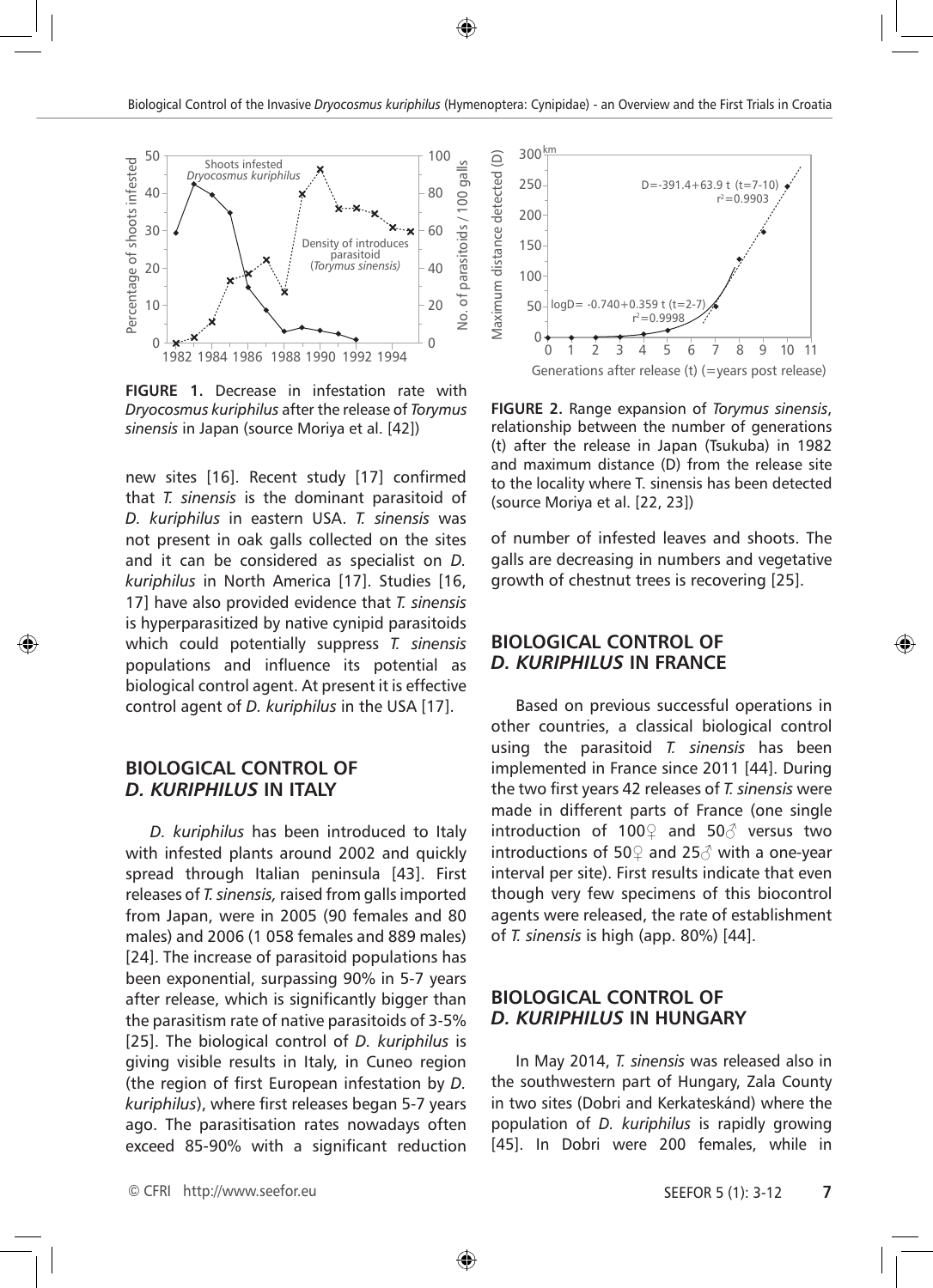Kerkateskánd 100 females previously mated with males in the laboratory conditions were released. The males and females originate from the Cuneo region in Italy (G. Melika, personal comm.).

#### **NATIVE PARASITOIDS OF** *D. KURIPHI-LUS* **IN CROATIA AND POSSIBLE NE-GATIVE EFFECTS OF** *T. SINENSIS* **ON NATIVE PARASITOID FAUNA**

After the first record of *D. kuriphilus* in Croatia [7] 15 species of native parasitoids have adapted to the new host in few years [18]. The indigenous parasitoids fauna fails to exert sufficient biological control of *D. kuriphilus*  and reduction in leaf area and sweet chestnut fruit yield are reported from all attacked areas in Croatia. *Torymus flavipes* was the most abundant species and first to adapt to a new host [18], with two more *Torymus* species (*T. geranii* and *T. auratus*). The biology of native parasitoids differs from that of *T. sinensis*, where native *Torymus* species emerge just before the emergence of *D. kuriphilus* (end of May, early June) [46] and have two generations per year [28-31]. Therefore their development is not entirely synchronized with the phenology of *D. kuriphilus*. Low attack rates of natural parasitoids make therefore *T. sinensis* a viable solution. Visible damage and rapidly expanding pest in Croatian sweet chestnut forests have prompted for initiation of biological control of *D. kuriphilus.* In all invaded sweet chestnut forests in Croatia large and multiple *D. kuriphilus*  galls have been found which could also be a reason for low success of native parasitoids but a favourable trait for *T. sinensis* population due to its longer ovipositor and ability to parasitize larger galls [17, 27].

#### **BIOLOGICAL CONTROL OF**  *D. KURIPHILUS* **IN CROATIA**

The biological control of *D. kuriphilus* in Croatia has started in spring 2014. Before the release all the necessary aspects and precautions have been considered: host-specificity, effects on non-target species, location of the site of first release, good settlement prospects, gall size (larval stage) and national regulations regarding the introduction of alien bio control species. Approximately 1 300 withered galls have been imported from Italy in March 2014 from two localities i.e. Borgo d'Ale and Torre Canavese in Torino region, where multiple releases of *T. sinensis* occured and high parasitism rates were achieved. The galls were kept at 7°C to delay the emergence of adults and to synchronize it with development of galls in the field. A natural sweet chestnut forest in Pazin (locality Lovrin) (area 12 ha) on Istria Peninsula was chosen as a site of first release of *T. sinensis*. When the *D. kuriphilus* galls started to develop in the field, the withered galls with *T. sinensis* were taken from the fridge and kept at room temperature, until after few days first males and then females started to emerge. They were coupled together (10 females/5 males) in plastic tubes, fed with honey and kept at 15°C in climatic chamber (L:D=12:12) until release. On 11 April 2014, 1 200 females and 600 males were released in Pazin (45.233482N; 13.920008E). This is the first attempt of biological control of a forest pest with introduced bio control agent in Croatia and hopefully the population of *T. sinensis* would be dense enough and parasitism rate high so that Pazin site could be used as a "bank" of *T. sinensis* population for raising adults for the release in other parts in Croatia in the next years*.*

#### **CONCLUSIONS AND FUTURE PROSPECTS**

Release and establishment of *T. sinensis*  in Japan, the USA and Italy is an example of successful biological control of an invasive species. However, several risks that could influence the successful establishment of *T. sinensis* should be considered.

Hyperparasitism of *T. sinensis* by native parasitoids could limit the establishment of *T. sinensis* in forest habitats [16, 17].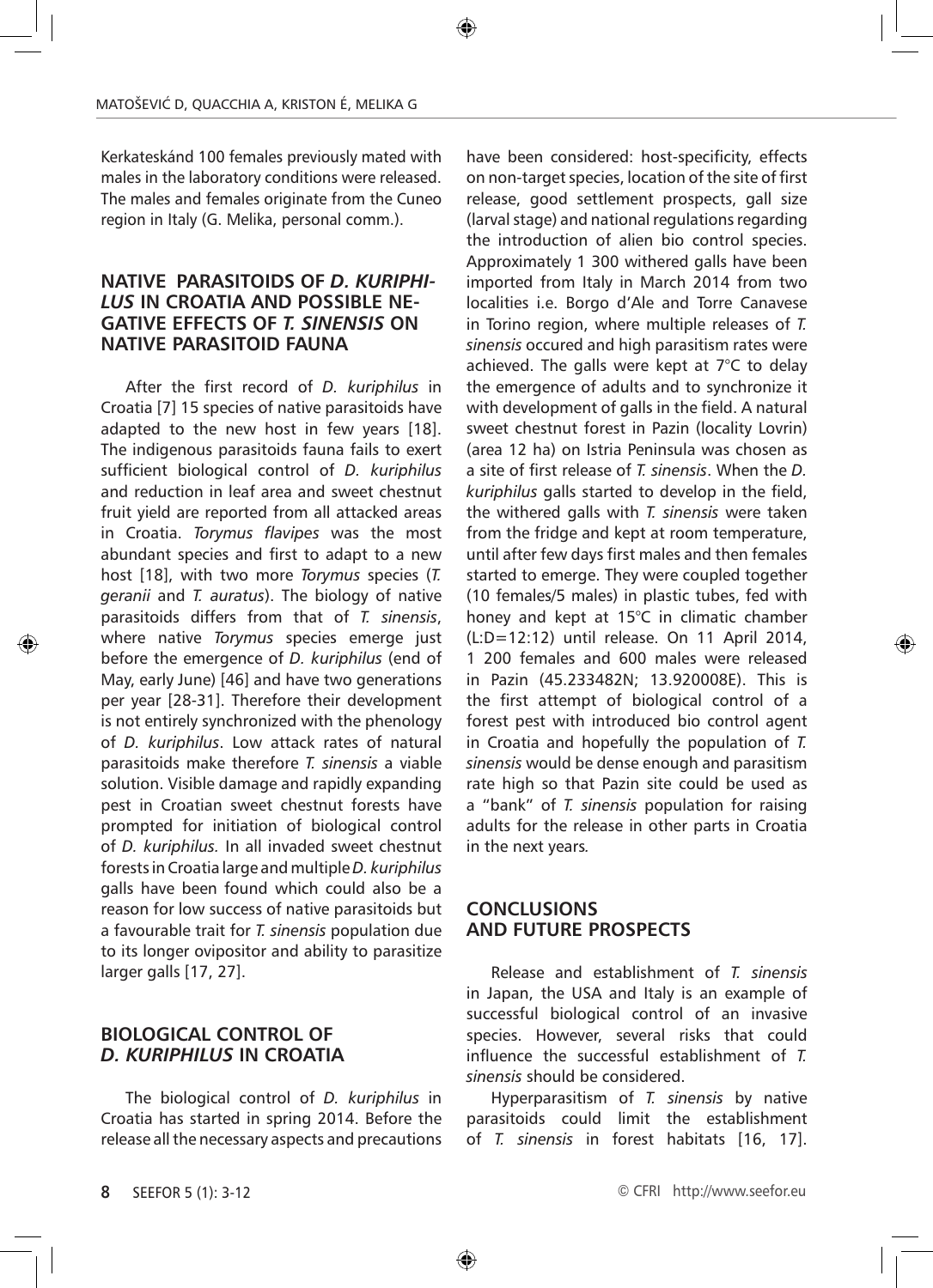Throughout Europe, *Eupelmus urozonus*  Dalman (Hymenoptera: Eupelmidae) is raised as one of the most common *D. kuriphilus* native parasitoid. This species very often acts as a facultative hyperparasitoid in oak cynipid galls [28]. Thus it is possible that hyperparasitoids can influence the population densities of *T. sinensis* [24], which should be confirmed by further studies.

The sex ratio of first Croatian population of *T. sinensis* should also be monitored as there is a possibility of male-biased sex ratio due to the failure of mating. This can happen when the density of individuals is low and finding a mate is difficult [24].

The failure in establishment due to the mismatch between the emergence of adults and suitable gall development stage can also pose a risk, but this can easily be avoided by regulating the emergence dates of *T. sinensis* by adjusting the emergence and rearing temperature in laboratory. The unavailability of hosts is not expected to be a risk in the establishment *T. sinensis* population as *D. kuriphilus* is present in high densities in Croatia and expanding its range very quickly. Native parasitoids are not able to influence the population density of *D. kuriphilus* [18] in such an extent that it could cause the extinction of *T. sinensis* population.

All previous experiences have shown that *T. sinensis* can successfully control the population density of *D. kuriphilus* (Figure 1) [17, 23, 24]. The synchrony of biology of *T. sinensis* with the biology of its host and ability to disperse into the invading territory with pest population and spread rapidly (Figure 2) make this parasitoid suitable for mitigating negative impact of this invasive chestnut pest as well as keeping the damage of *D. kuriphilus* at acceptable level. High specificity of *T. sinensis* suggests that it has limited potential of exploiting native

hosts [36]. However, there is still a possibility of hybridization with native *Torymus* species [6, 38] so we strongly suggest further detailed monitoring of native parasitoids and possible interactions with introduced *T. sinensis*  populations and competition of native and introduced parasitoids in Croatia. To assess indirect effects of introduction of *T. sinensis*  (i.e. influence on non-target species) molecular methods will be used for identification of potential hybrids of *T. sinensis* with native *Torymus*  (if any will be found in Croatia).

There is also a possibility of augmentative biological control [6] using native parasitoids in Croatia. Therefore, the research on native parasitoids and their influence on population densities of *D. kuriphilus* will continue, in first as well as in the last invaded sites so the results and effects can be compared with classical biological control using *T. sinensis.* In conclusion*,*  on the basis of the review of references, an extensive experience of scientists and personal experience of the authors, the use of *T. sinensis*  as biological control agent together with the potential of natural parasitoids should be considered the best possible solution to control the invasive pest *D. kuriphilus* in natural sweet chestnut forests in Croatia.

# **Acknowledgement**

D. Matošević would like to thank Giovanni Bosio for help in collecting the galls, Christian Gallo and Krešimir Jakupak for support and help in choosing the site and release in Pazin, Blaženka Ercegovac and Iva Franić for help in laboratory work. The release in Croatia was funded by Croatian Ministry of Agriculture, IPP programme for 2014 with special thanks to Goran Videc for recognizing the importance of biological control. G. Melika is supported by the Hungarian Scientific Research Found (OTKA K101192).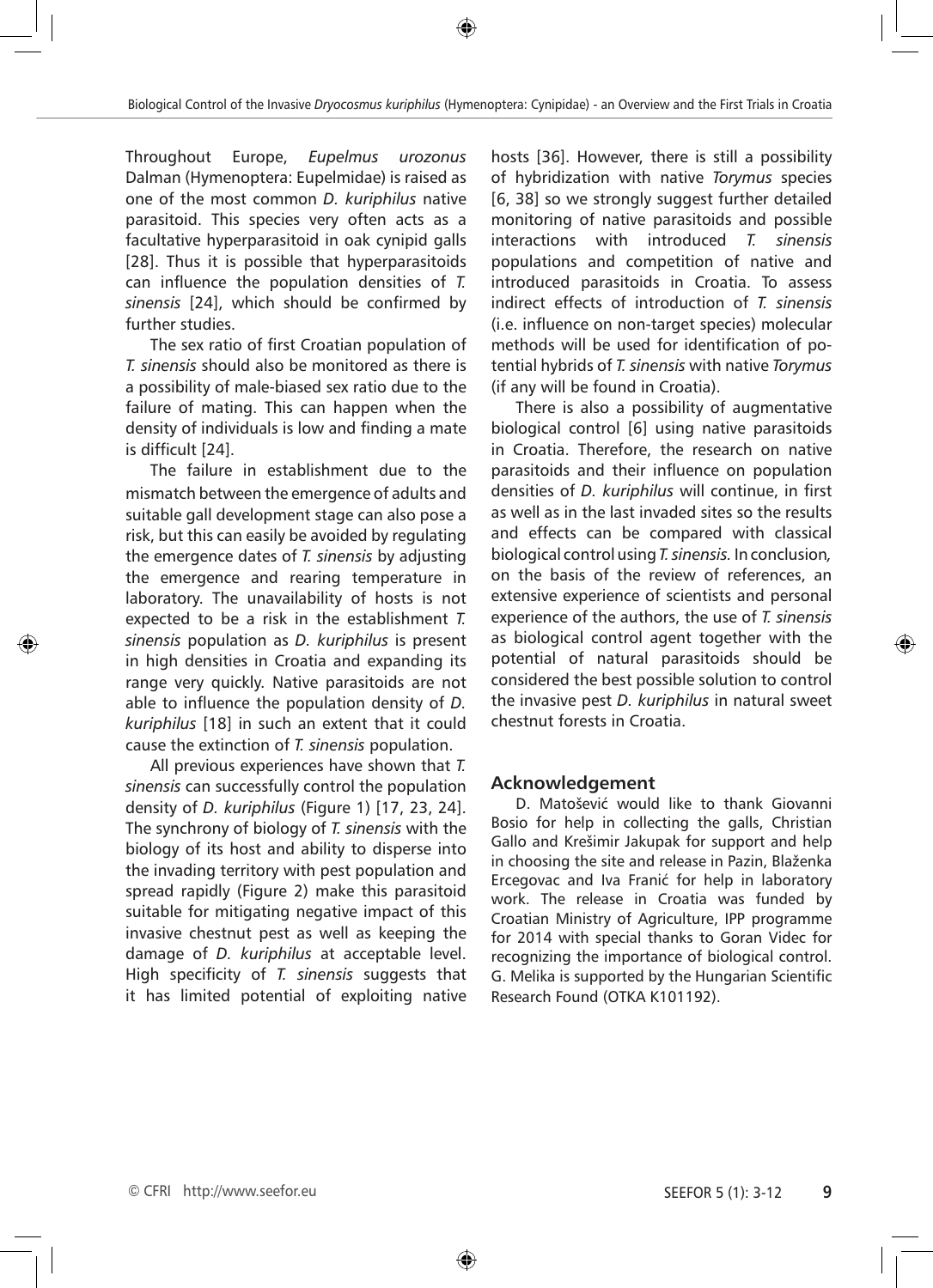# **RefereNces**

- 1. LOCKWOOD J, HOOPES M, MARCHETTI M 2006 Invasion Ecology. 1st ed. Blackwell Publishing Ltd, Malden, MA, USA, 304 p
- 2. DAVIS M A 2009 Invasion biology. Oxford University Press, Oxford, UK, 244 p
- 3. SIMBERLOFF D 2013 Invasive Species: What Everyone Needs to Know. Oxford University Press, Oxford, 352 p
- 4. EFSA 2010 Risk assessment of the oriental chestnut gall wasp, Dryocosmus kuriphilus for the EU territory and identification and evaluation of risk management options. *EFSA Journal* 8 (6): 1-114. URL: http://www.efsa.europa.eu/en/efsajournal/ doc/1619.pdf (15 March 2014)
- 5. AEBI A, SCHÖNROGGE K, MELIKA G, ALMA, BOSIO G, QUACCHIA A, PICCIAU L, ABE Y, et al. 2006 Parasitoid recruitment to the globally invasive chestnut gall wasp *Dryocosmus kuriphilus*. *In*: Ozaki K, Yukawa J, Ohgushi T, Price P W (*eds*) Galling Arthropods and Their Associates. Springer Japan KK, Osaka, Japan, pp 103-121. DOI: http:// dx.doi.org/10.1007/4-431-32185-3\_9
- 6. GIBBS M, SCHÖNROGGE K, ALMA A, MELIKA G, QUACCHIA A, STONE G N, AEBI A 2011 Torymus sinensis: a viable management option for the biological control of Dryocosmus kuriphilus in Europe? *BioControl* 56 (4): 527-538. DOI: http:// dx.doi.org/10.1007/s10526-011-9364-8
- 7. MATOŠEVIĆ D, PERNEK M, HRAŠOVEC B 2010 First record of Oriental chestnut gall wasp (*Drycosmus kuriphilus*) in Croatia (*in Croatian with English summary*). *Sumar List* 134 (9-10): 497-502
- 8. MATOŠEVIĆ D 2012 Oriental chestnut gall wasp (*Dryocosmus kuriphilus*) in Croatia (*in Croatian with English summary*). *Radovi (Hrvat šumar inst)* 44 (2): 113-123
- 9. MEDAK J, IDŽOJTIĆ M, NOVAK-AGBABA S, ĆURKOVIĆ-PERICA M, MUJIĆ I, POLJAK I, JURETIĆ D, PRGOMET Ž 2009 Croatia// Following chestnut footprints (*Castanea* spp), Cultivation and Culture, folklore and history, traditions and uses. *In*: Bounous G, Beccaro G L (*eds*) Proceedings of the First European Congress on Chestnut Castanea 2009, Cuneo-Torino, Italy, 13-16 October 2009. International Society for Horticultural Science, Leuven, Belgium, pp 40-43
- 10. NOVAK-AGBABA S, LIOVIĆ B, PERNEK M 2000 Sweet chesnuts stands (*Castanea sativa* Mill.) in Croatia and presence of Hypo-virulent strains of the fungus *Cryphonectria parasitica* (Murr.) Barr. (*in Croatian with English su mmary*). *Radovi (Hrvat šumar inst)*  35 (1): 91-110
- 11. JEŽIĆ M, KRSTIN L, POLJAK I, LIBER Z, IDŽOJTIĆ M, JELIĆ M, MEŠTROVIĆ J, ZEBEC M, ĆURKOVIĆ-PERICA M 2014 *Castanea sativa*: genotype-dependent recovery from chestnut blight. *Tree Genet Genomes* 10 (1): 101-110. DOI: http://dx.doi.org/10.1007/ s11295-013-0667-z
- 12. PROSPERO S, FORSTER B 2011 Chestnut gall wasp (*Dryocosmus kuriphilus*) infestations: new opportunities for the chestnut blight fungus *Cryphonectria parasitica*? *New Disease Reports* 23: 35. DOI: http://dx.doi.org/10.5197 /j.2044-0588.2011.023.035
- 13. OTAKE A 1989 Chestnut gall wasp, *Dryocosmus kuriphilus* Yasumatsu (Hymenoptera: Cynipidae): analysis of records on cell contents inside galls and emergence of wasps and parasitoids outside galls. *Appl Entomol Zool* 24 (2): 193-201. DOI: http:// dx.doi.org/10.1303/aez.24.193
- 14. MURAKAMI Y, OHKUBO N, MORIYA S, GYOUTOKU Y, KIM C H, KIM J K 1995 Parasitoids of *Dryocosmus kuriphilus* (Hymenoptera, Cynipidae) in South Korea with particular reference to ecologically different types of *Torymus* (*Syntomaspis*) *sinensis* (Hymenoptera, Torymidae). *Appl Entomol Zool* 30 (2): 277-284. DOI: http://dx.doi.org/10.1303/ aez.30.277
- 15. AEBI A, SCHÖNROGGE K, MELIKA G, QUACCHIA A, ALMA A, STONE G N 2007 Native and introduced parasitoids attacking the invasive chestnut gall wasp *Dryocosmus kuriphilus*. *EPPO Bull* 37 (1): 166-171. DOI: http://dx.doi.org/10.1111/j.1365- 2338.2007.01099.x
- 16. COOPER W R, RIESKE L K 2007 Community associates of an exotic gallmaker, *Dryocosmus kuriphilus* (Hymenoptera: Cynipidae), in eastern North America. *Ann Entomol Soc Am* 100 (2): 236-244. DOI: http://dx.doi.org/10.1603/0013- 8746(2007)100[236:CAOAEG]2.0.CO;2
- 17. COOPER W R, RIESKE L K 2011 A native and an introduced parasitoid utilize an exotic gall-maker host. *BioControl* 56 (5): 725-734. DOI: http://dx.doi. org/10.1007/s10526-011-9350-1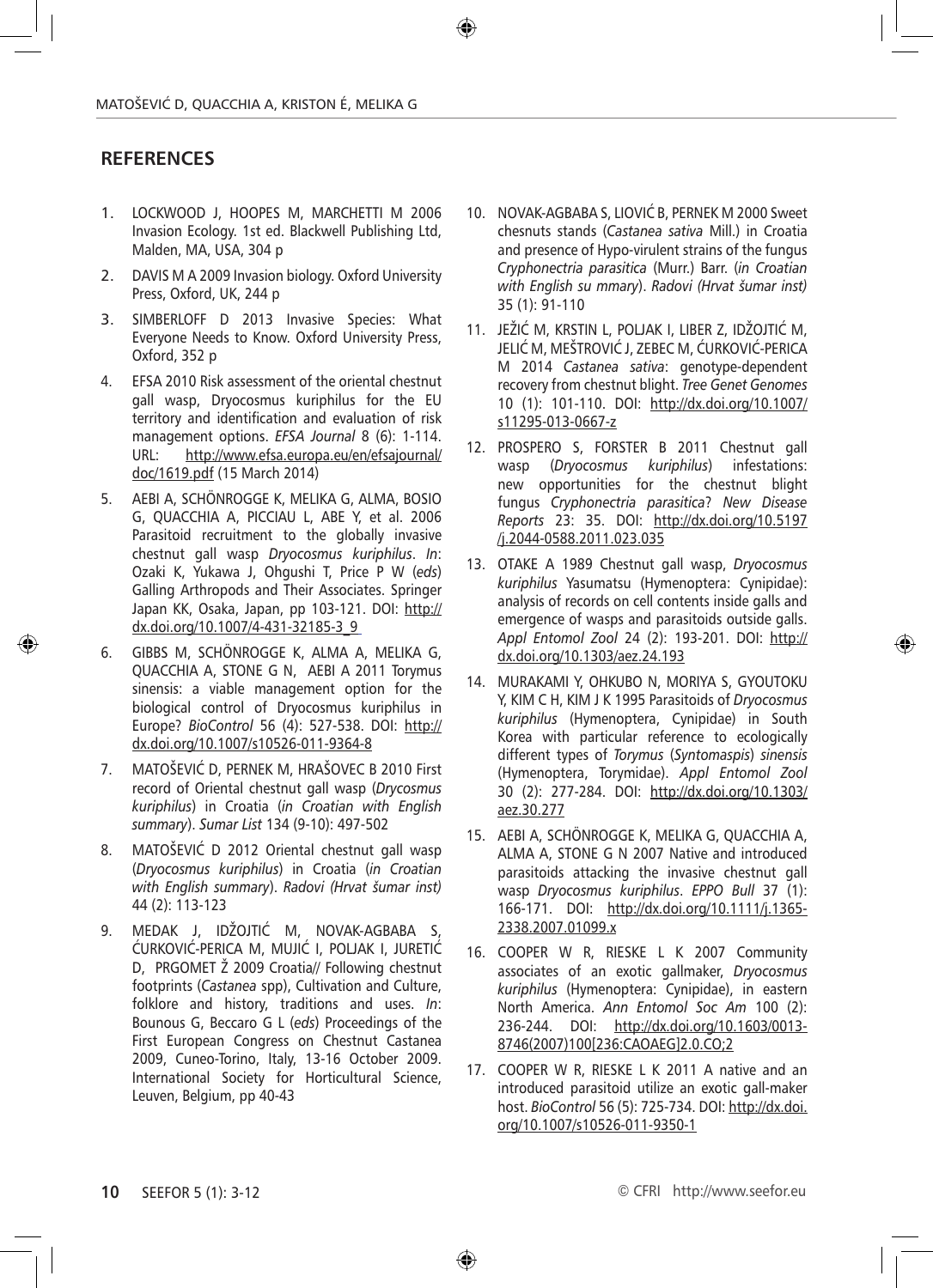- 18. MATOŠEVIĆ D, MELIKA G 2013 Recruitment of native parasitoids to a new invasive host: first results of Dryocosmus kuriphilus parasitoid assemblage in Croatia. *Bull Insectology* 66 (2): 231-238
- 19. MELIKA G, MATOŠEVIĆ D, KOS K, BOSIO G, KRISTON E, KRIZBAI L, BOZSÓ M, CSÓKA G, et al. 2013 Native Parasitoids attacking the Chestnut Gallwasp, *Dryocosmus kuriphilus* (Hymenoptera: Cynipidae), across Italy – Slovenia – Croatia – Hungary. *In*: Book of Abstracts of II. European Congress of Chestnut, Debrecen, Hungary, 9-12 October 2013.
- 20. ASKEW R R, MELIKA G, PUJADE-VILLAR J, SCHÖNROGGE K, STONE G N, NIEVES-ALDREY J L 2013 Catalogue of parasitoids and inquilines in cynipid oak galls in the West Palaearctic. *Zootaxa* 3643: 1. DOI: http://dx.doi.org/10.11646/ zootaxa.3643.1.1
- 21. QUACCHIA A, FERRACINI C, NICHOLLS J A, PIAZZA E, SALADINI M A, TOTA F, MELIKA G, ALMA A 2012 Chalcid parasitoid community associated with the invading pest *Dryocosmus kuriphilus* in north-western Italy. *Insect Conserv Diver* 6 (2): 114-123. DOI: http://dx.doi.org/10.1111/j.1752- 4598.2012.00192.x
- 22. MORIYA S, INOUE K, MABUCHI M 1989 The use of Torymus sinensis to control chestnut gall wasp, Dryocosmus kuriphilus. *Food Fertil Technol Cent FFTC Tech Bull* 118: 1-12
- 23. MORIYA S, SHIGA M, ADACHI I 2002 Classical biological control of the chestnut gall wasp in Japan. *In*: Proceedings of the 1st International Symposium on biological control of arthropods, pp 407-415. URL: http://www.invasiveforestinsectandweedbiocontrol. info/international\_symposium/day5\_pdf/moriya.pdf (10 January 2014)
- 24. QUACCHIA A, MORIYA S, BOSIO G, SCAPIN I, ALMA A 2008 Rearing, release and settlement prospect in Italy of *Torymus sinensis*, the biological control agent of the chestnut gall wasp *Dryocosmus kuriphilus*. *BioControl* 53 (6): 829-839. DOI: http:// dx.doi.org/10.1007/s10526-007-9139-4
- 25. BOSIO G, ARMANDO M, MORIYA S 2013 Verso il controllo biologico del cinipide del castagno (*in Italian*). *L'Informatore Agrario* 14: 60-64
- 26. KAMIJO K 1982 Two new species of *Torymus* (Hymenoptera, Torymidae) reared from *Dryocosmus kuriphilus* (Hymenoptera, Cynipidae) in China and Korea. *Kontyû* 50: 505-510
- 27. PIAO C, MORIYA S 1999 Oviposition of *Torymus sinensis* (Hymenoptera: Torymidae) under natural conditions. *Entomol Sci* 2: 329-334
- 28. ASKEW R 1961 On the biology of the Inhabitants of oak Galls of *Cynipidae* (Hymenoptera) in Britain. *Trans Soc Br Entomol* 14: 237-268
- 29. ASKEW R 1961 On the Palearctic species of Syntomaspis Förster (Hym., Chalcidoidea, Torymidae). *Entomol Mon Mag* 96: 184-191
- 30. ASKEW R 1965 The biology of the British species of the genus Torymus Dalman (Hymenoptera: Torymidae) associated with galls of Cynipidae (Hymenoptera) on oak, with special reference to alternation of forms. *Trans Soc Br Entomol* 16: 217- 232
- 31. ASKEW R 1966 Observations on the British species of Megastigmus Dalman (Hym., Torymidae) which inhabit Cynipid oak galls. *The Entomologist* 99: 124-128
- 32. GRAZIOSI I, RIESKE L K 2013 Response of Torymus sinensis, a parasitoid of the gallforming *Dryocosmus kuriphilus*, to olfactory and visual cues. *Biol Control* 67 (2): 137-142. DOI: http://dx.doi.org/10.1016/j. biocontrol.2013.07.012
- 33. SHIGA M 2009 Life history of an introduced parasitoid, Torymus sinensis, and dynamics of the host-parasitoid system. *In*: Japan-Italy Joint International Symposium "A Global Serious Pest of Chestnut Trees: Yesterday, Today and Tomorrow", Ibaraki, Japan, 24-25 November 2009, pp 21-22
- 34. OTAKE A 1987 Comparison of some morphological characters among two strains of *Torymus beneficus* Yasumatsu et Kamijo and *T. sinensis* Kamijo (Hymenoptera: Torymidae). *Appl Entomol Zool* 22 (4): 600-609. DOI: http://dx.doi.org/10.1303/ aez.22.600
- 35. SCHÖNROGGE K, MORIYA S, MELIKA G, RANDLE Z, BEGG T, AEBI A, STONE G N 2006 Early parasitoid recruitment in invading cynipid galls. *In*: Ozaki K, Yukawa J, Ohgushi T, Price P W (*eds*) Galling Arthropods and Their Associates. Springer Japan KK, Osaka, Japan, pp 91-101. DOI: http://dx.doi. org/10.1007/4-431-32185-3\_8
- 36. QUACCHIA A, ASKEW R, MORIYA S, SCHONROGGE K 2013 *Torymus sinensis*: Biology, host range and hybridisation. *In*: Book of Abstracts of II. European Congress of Chestnut, Debrecen, Hungary, 9-12 October 2013.
- 37. MINISTERO DELLE POLITICHE AGRICOLE, AND ALIMENTARI E FORESTALI, ITALIA 2010 Technical Reference for the Implementation of the Biological Control of Chestnut with *Torymus Sinensis* (*in Italian*).